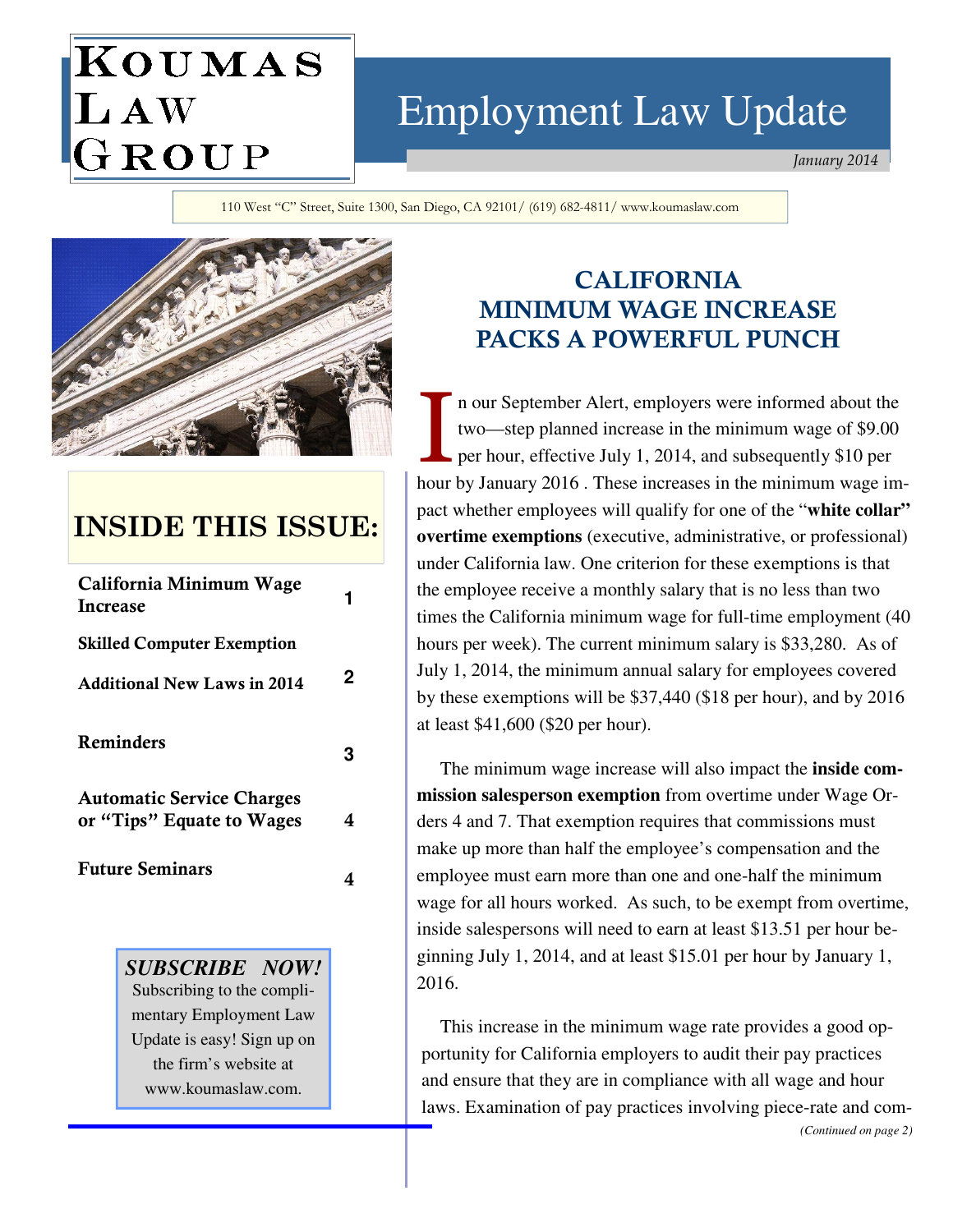#### *(Continued from page 1)*

mission-paid employees is especially important to ensure compliance with recent court decisions holding that such employees must be paid at least minimum wage for all hours worked.

#### **PRACTICE TIPS:**

- ♦ Post the new minimum wage poster by July 1, 2014.
- ♦ Review the minimum salaries of exempt employees to ensure that the minimum salary requirement is met.
- ♦ Review commission agreements for Commission Sales employees to ensure that the minimum wage requirement is met. (Note that these agreements are required to be in writing as of January 1, 2013. )
- ♦ Ensure that the changes have been made by your payroll department and/or outside vendor .

### **SKILLED COMPUTER EXEMPTION**

In accordance with CA Labor Code Section 515.5(a)(4), the director of the Department of Industrial **Relations (DIR)** made an adjustment to the computer software employee's minimum hourly rate of pay exemption. The Office of Policy, Research and Legislation (OPRL) is responsible for determining the adjustments each October 1 with effective dates set for January 1 of the following year.

The 2013 *hourly* **rate** of \$39.90 has increased by 0.48 cents to **\$40.38 effective January 1, 2014**. The minimum *monthly* salary exemption has changed from \$6,927.75 to \$7,010.88. Additionally, this brings the minimum *annual* **salary** exemption to **\$84,130.53** up by \$997.60. The calculations reflect a 1.2% increase in the California Consumer Price Index for Urban Wage Earners and Clerical Workers.

### **ADDITIONAL NEW LAWS FOR 2014**

#### **The Domestic Service Workers Bill of Rights**

 Live-in nannies and housekeepers now have the right to overtime and prohibits employers from engaging in unfair immigration-related practices in retaliation for exercising a legal right. AB 241 adds section 1450 to the Labor Code and requires that individuals in household occupations (such as nannies, housekeepers, and individuals providing care for the elderly or disabled within a household) be paid overtime compensation at a rate of 1.5 times their regular rate for hours worked in excess of 9 hours per day or 45 hours per week. This new law excludes "casual babysitters" whose work is irregular and intermittent, babysitters under the age of 18, and residential care facility employees.

#### **Liquidated Damages for Unpaid Wages**

 AB 442 amends Labor Code sections 1194.2 and 1197.1 and subjects employers that fail to pay minimum wage to liquidated damages (equal to the unpaid wages and interest) in addition to criminal and civil penalties, as well as the payment of restitution to the employees.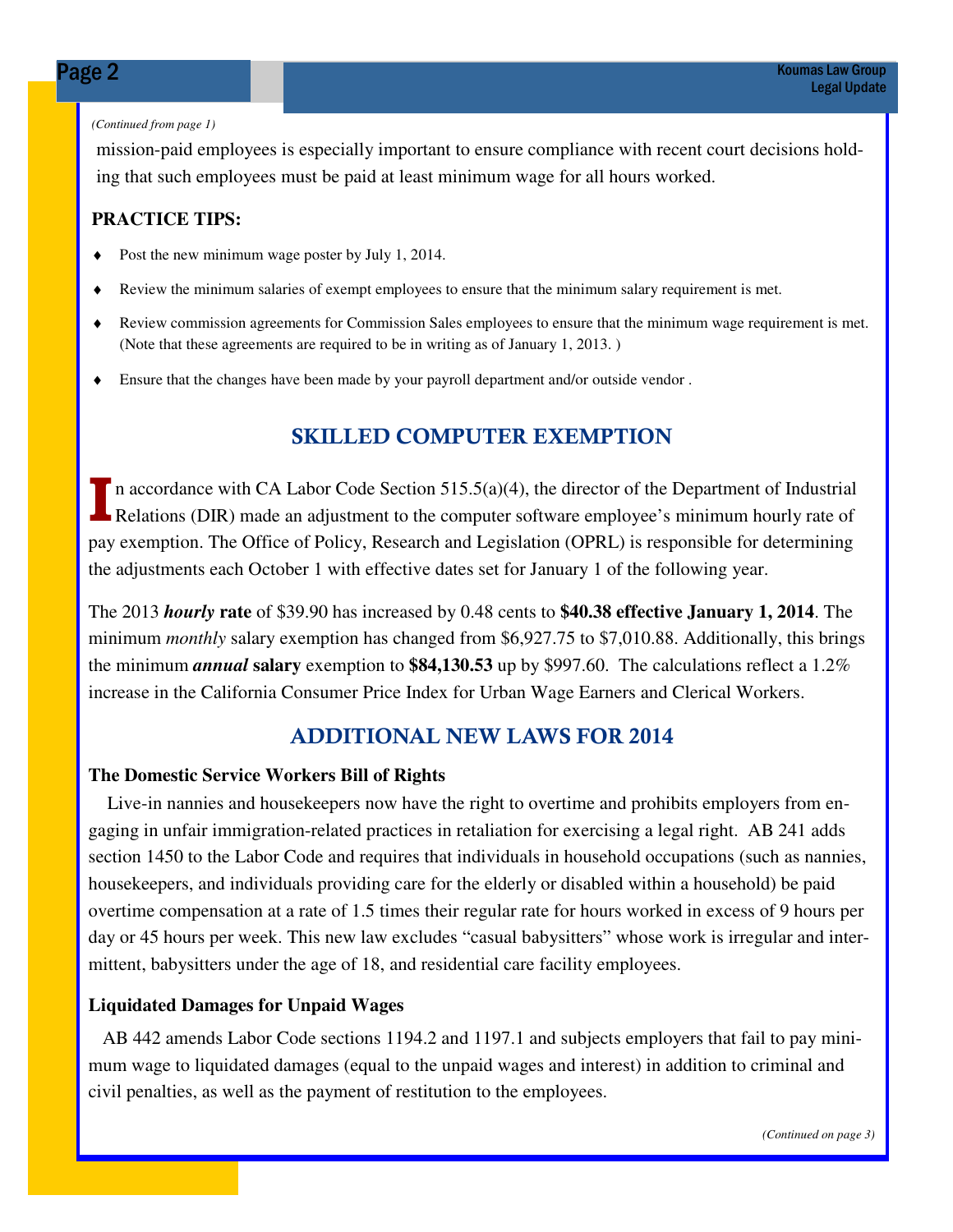*(Continued from page 2)* 

⇒ **PRACTICE TIP:** Employers should conduct internal audits of their companies' payroll and wage payment policies and practices to ensure compliance with state and federal law.

#### **Recovery of Attorneys' Fees by Employer**

 SB 462 amends Labor Code section 218.5 and provides that an employer may *only* recover attorneys' fees and defense costs as a prevailing party in an action brought by an employee for unpaid wages if the employer can prove that the employee brought the action "in bad faith." The employer will have the burden of proving that the employee knowingly brought a baseless or frivolous claim.

#### **Meal, Rest and "Recovery" Periods**

 SB 435 amends Labor Code section 227.6, which mandates that employers pay an additional one hour of pay to employees who are required to work through a legally mandated meal period or rest break. SB 435 extends this requirement on employers to pay an additional hour of pay to situations in which employers fail to provide any

"recovery" periods required by Division of Occupational Safety and Health (DOSH also known as Cal/ OSHA) regulations. A "recovery" period is a cool down period afforded to employees *who work outside* to prevent heat illness.

⇒ **PRACTICE TIP:** If your company employs outdoor workers who are subject to Cal/OSHA's Heat Illness Prevention regulations, conduct spot audits to ensure that these workers are being provided with the required "recovery" periods or are being paid the one hour penalty. Cal/OSHA's site provides more information on these regulations, including the four steps employers are required to take to prevent heat illness.

*(Continued on page 4)* 

#### *REMINDERS*

#### *Are You Reimbursing the Correct Mileage Rate?*

 Effective January 1, 2014, the IRS Mileage Rates changed. Please see our December 2013 Alert for more details.

#### **Are You Using the Correct Form I-9?**

The most current Form I-9, which all employers should be using to document authorization to work lawfully in the United States, is that form revised March 8, 2013, and expiring 3/31/2016.

*Both the Employment Law Alert and latest Form I-9 can be accessed at www.koumaslaw.com.* 



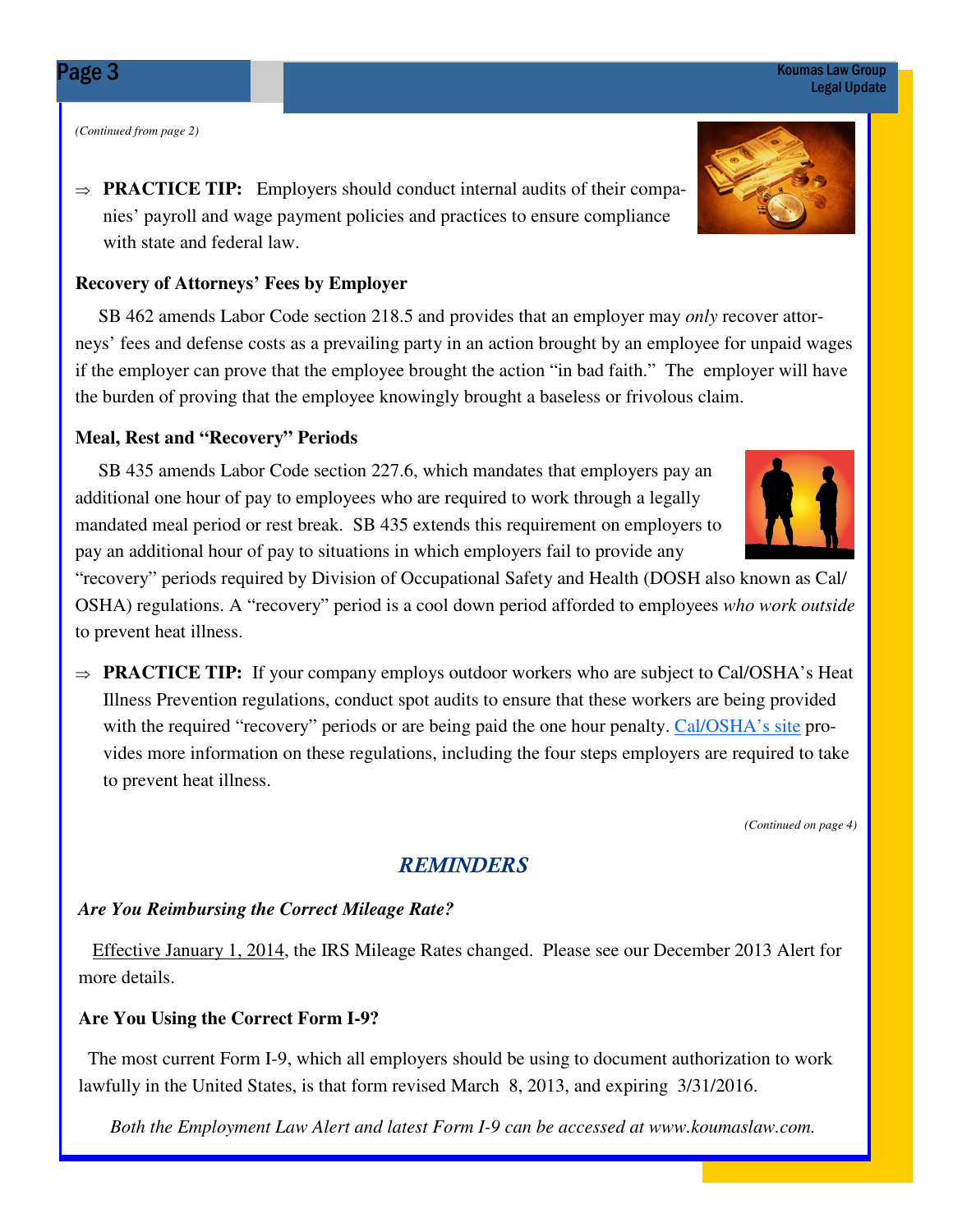#### *(Continued from page 3)*

#### **Expansion of "Paid Family Leave" Benefits**

 SB 770 amends California Unemployment Insurance Code §3301, which provides six weeks of wage-replacement benefits to workers who take time off to care for a seriously ill child, spouse, parent, or domestic partner, or to bond with a minor child within one year of the birth or adoption of the child.

Beginning July 1, 2014, employees will be able to receive these same wage-replacement benefits while caring for a seriously ill grandparent, grandchildren, siblings, or parents-in-law, as defined in the statute. Neither the prior law, nor the amended version provide for employees to take job-protected leave but rather an expansion of the category of recipients of the benefit.

#### **Additional Protected Characteristic for Harassment/Discrimination Prohibition**

 AB 556 amends Fair Employment and Housing Act (FEHA) to add "military and veteran" status to the list of protected classifications. "Military and veteran status" is defined as "a member or veteran of the United States Armed Forces and National Guard, and California National Guard." It will be unlawful to harass or discriminate against an individual because of that individual's military or veteran status. Although state Military and Veterans Code already protects discrimination by employers against active military individuals (but not veterans), this new law also prohibits labor organizations, employment agencies, or apprentice training programs from discriminating or harassing because of these new protected classes.

#### **New/Expanded "Whistleblower" Protections**

 AB 263 and SB 666 enactments similarly amend California Labor Code §§ 98.6 and 1102.5. Section 98.6 previously prohibited employers from discriminating/discharging an employee or applicant because they engaged in *identified* protected conduct relating to the enforcement of their rights. The amendments now expand this protection to include "a written or oral complaint by an employee that he or she is owed unpaid wages." The laws also prohibit retaliation or other adverse action, thus entitling employees subjected to such to reinstatement and lost wages. Corporate employers or limited liability companies are now subject to a civil penalty up to \$10,000 *per* employee *per* violation (of § 98.6).

 These laws also amended Lab. Code 1102.5, which previously prohibited *employer* retaliation for disclosing information concerning perceived unlawful employer practices to outside agencies. Now due to the amendments, employers *and anyone acting on behalf of the employer,* are prohibited from retaliating against an employee who makes an *internal disclosure of information* to a person with authority over the employee or another employee who has the authority to investigate, discover or correct the violation or non-compliance. Additional protections have been created prohibiting unfair immigration related practices, by amending Lab. Code 1019, 1019.1, and 244. Employers (and attorneys) risk severe penalties, including possible suspension of its business license, for violation of these provisions.